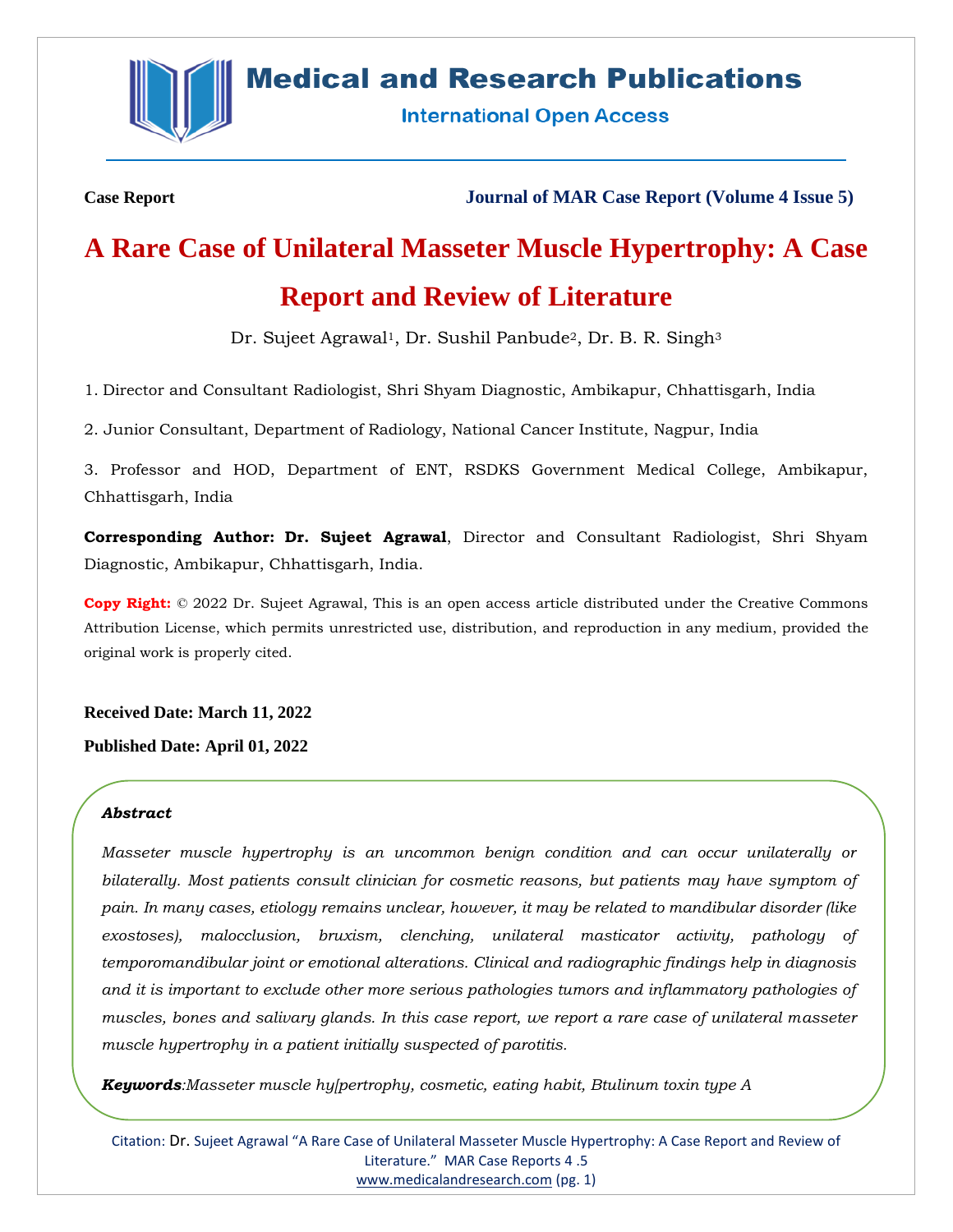#### **Introduction**

A 19-year-old male patient presented to ENT OPD with history of painless swelling on right side of cheek since 6months. Since the patient belonged to remote area where diagnostic facilities are scarce, he was initially suspected for parotitis and received treatment for the same. However, it did not resolve. On clinical examination, there was soft non tender swelling in right mandibular region causing facial asymmetry. (Fig. 1) He had no history of trauma, constitutional symptoms or periodontal disease. Laboratory investigations reveals no significant alterations, negative inflammatory parameters and with negative viral serology. However, he had eating habit of preferential eating from right side. Hence, he was referred to our diagnostic center for imaging. On ultrasound examination, right masseter muscle was enlarged and showed no significantly increased internal vascularity. (Fig. 2) Right parotid gland was normal. CT scan was done to rule out any pathologies of mandible or dentures. CT scan also revealed asymmetrically enlarged right masseter muscle as compared to left, with maximum muscle thickness of 18 mm and length of 6.1 cms. Right parotid gland was normal. Underlying mandible showed normal morphology with normal anatomy of right temporo-mandibular joint. Dentures were also normal. (Fig. 3 & 4) Ultrasound and CT scan did not reveals any malignant or inflammatory pathologies on underlying muscles, bones or salivary glands. Hence when clinical history was carefully evaluated, patient revealed history of preferential eating from right side since childhood as well as history of bruxism and was the cause of right masseter muscle hypertrophy in our patient which resulted in facial asymmetry. Patient was counseled about the condition and referred back to ENT surgeon for further treatment.



Citation: Dr. Sujeet Agrawal, "A Rare Case of Unilateral Masseter Muscle Hypertrophy: A Case Report and Review of Literature." MAR Case Reports 4 .5 [www.medicalandresearch.com](http://www.medicalandresearch.com/) (pg. 2) **Fig 1 –** Image showing asymmetric swelling in right mandibular region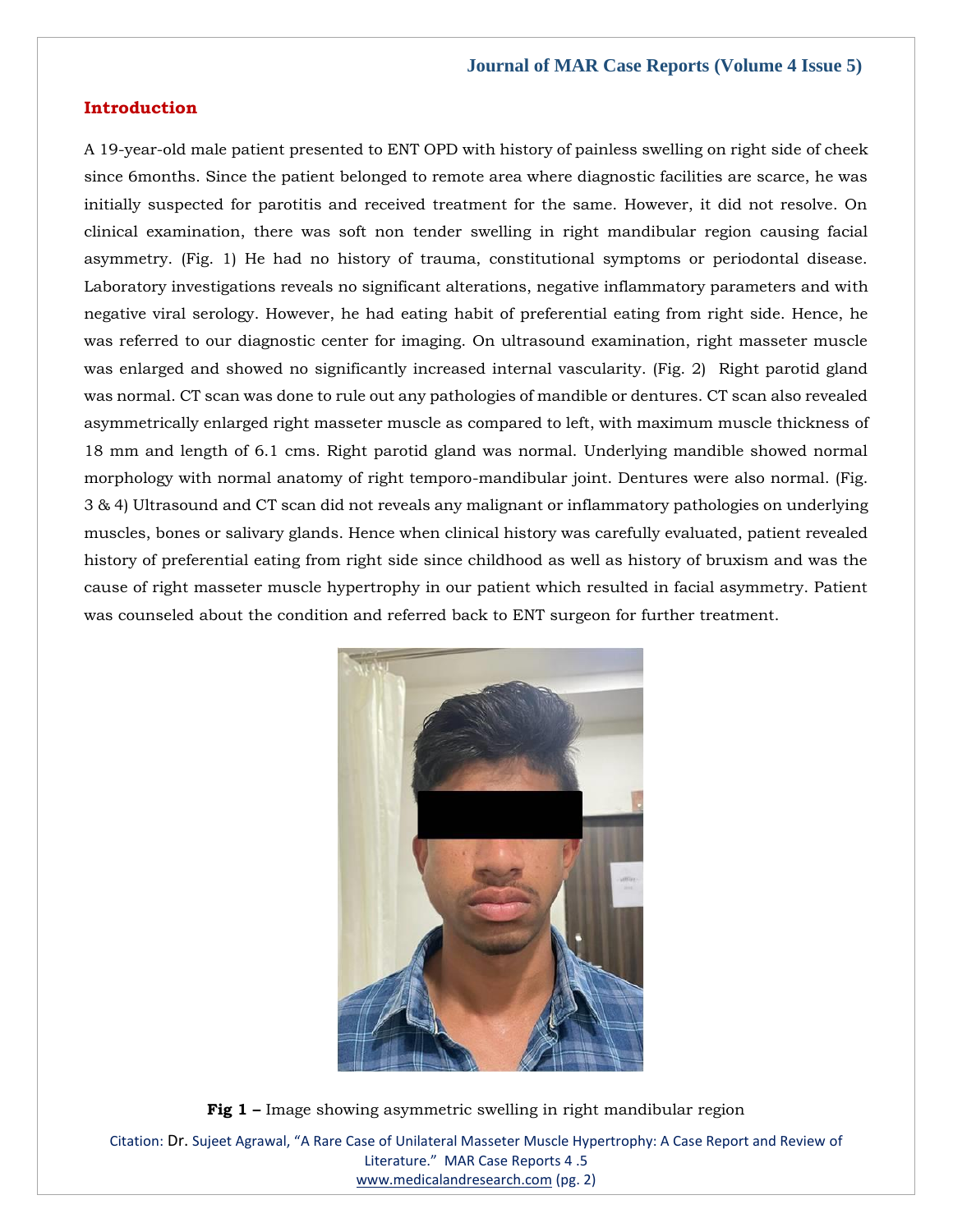

**Fig. 2 –** Ultrasound images show enlarged right masseter muscle with no significantly enlarged internal vascularity (white arrows in A and B). Red arrow shows mandible.



**Fig. 3 –(A)** Axial contrast enhanced CT (CECT) scan at the level of masseter muscles shows enlarged right masseter muscle (red arrow) as compared to left (white arrow), (B) CECT at the level of parotid gland shows normal both parotid glands (white arrows).

**Figures C** and **D** shows maximum thickness **(C)** and craniocaudal length **(D)** of bilateral masseter muscles.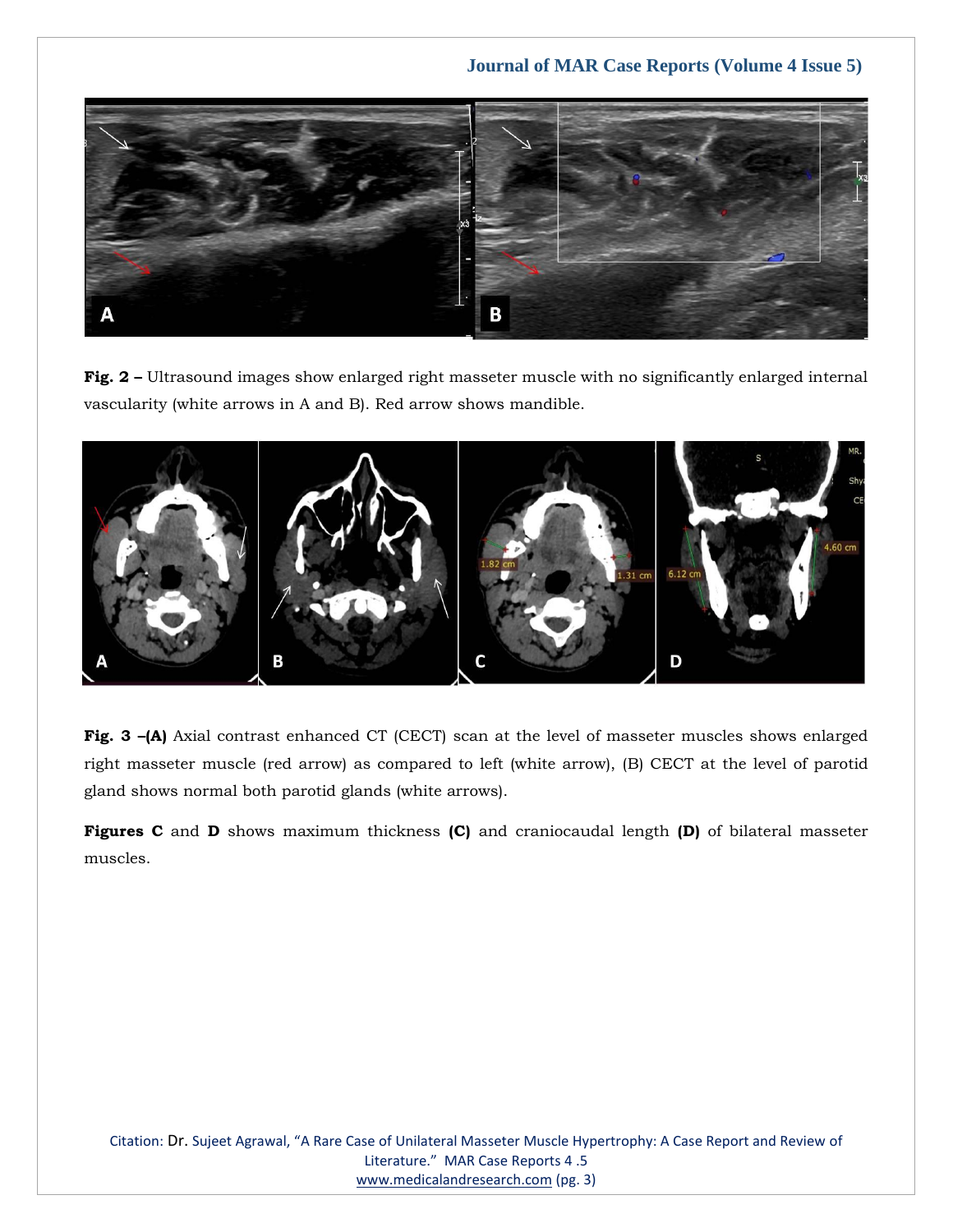

**Fig. 4 –** 3D reformatted images of CT scan shows normal mandible and dentures

#### **Discussion**

Masseter is a thick quadrate muscle of mastication arising from zygomatic arch and inserting into the inferior lateral aspect and angle area of mandibular ramus. Its helps in elevation and protrusion of the mandible and also plays an important role in facial esthetics.(1) Masseter muscle hypertrophy is a benign, unilateral or bilateral enlargement of masseter muscle which results from work hypertrophy as in clenching, bruxing or heavy gum chewing. It may also be related to mandibular disorder (like exostoses), malocclusion, pathology of temporomandibular joint or emotional alterations (stress, nervousness). However, in many cases, etiology remains unclear.(2)(3) It is most commonly seen in late adolescent and early adulthood and frequently seen in people of asian descent.

Masseter muscle thickness in male ranges from 9.6 to 13.1 mm, while in females it from 7.3 to 11.1 mm. (4) (5) Out patient had maximum right masseter muscle thickness of 18 mm. Since most thickness of masseter muscle is seen along the inferior mandibular ramus where facial contour tapers. Masseteric muscle hypertrophy results in characteristic rectangular configuration of face as seen in our case (Fig. 1). (6)

Emphasis should be given on the differential diagnosis of the unilateral right mandibular swelling since several malignancies also present with unilateral mandibular swelling. Masseter muscle hypertrophy usually has long duration and muscle contraction can be felt with forceful biting. It is felt as a smooth uniform swelling in contrast to irregular nodular neoplastic lesions. Imaging plays an important in

Citation: Dr. Sujeet Agrawal, "A Rare Case of Unilateral Masseter Muscle Hypertrophy: A Case Report and Review of Literature." MAR Case Reports 4 .5 [www.medicalandresearch.com](http://www.medicalandresearch.com/) (pg. 4)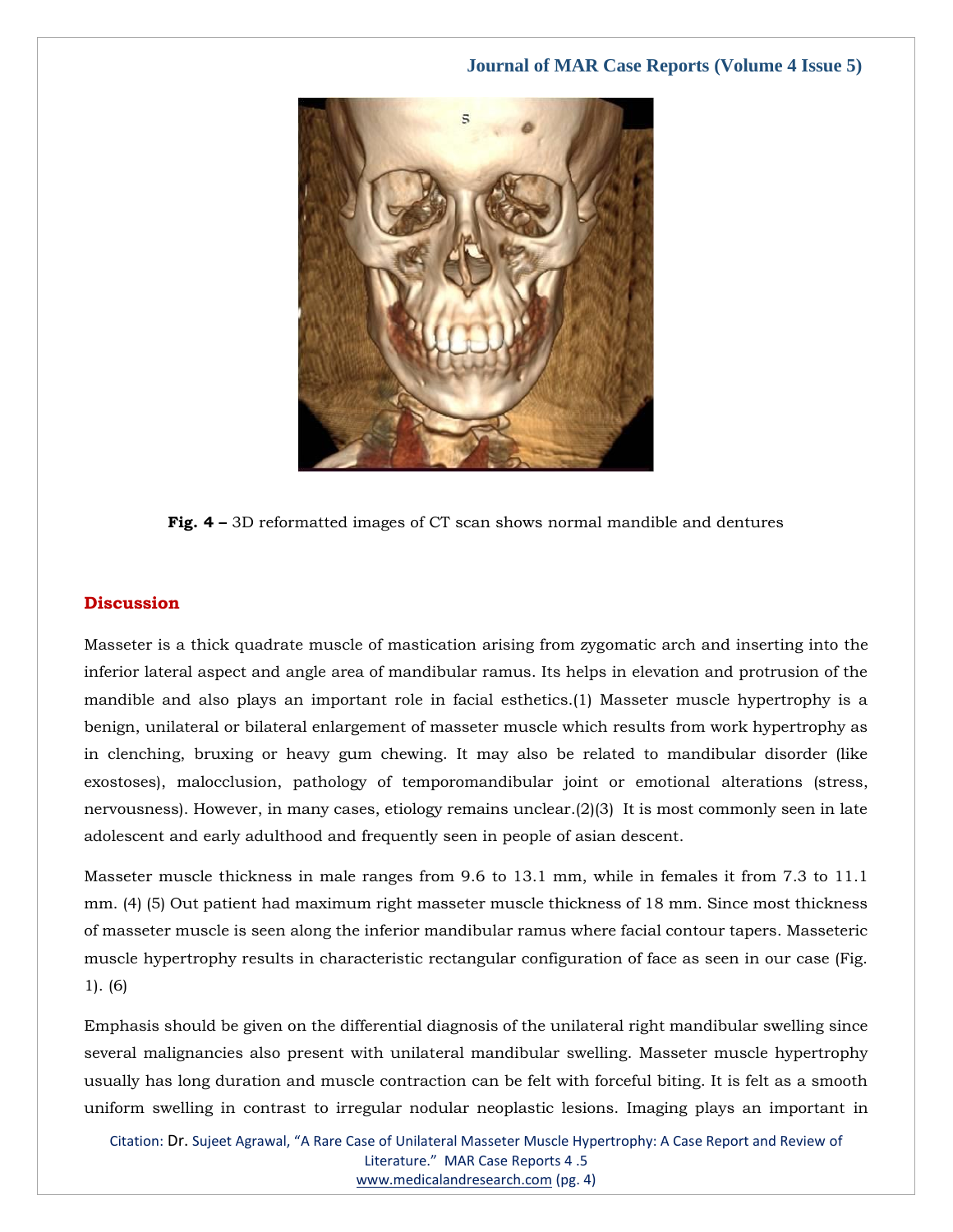confirming the diagnosis of masseter muscle hypertrophy and ruling out malignant or inflammatory pathologies of underlying muscles, bones or salivary glands. Final diagnosis is based on clinical features, medical history and imaging features.

Once the diagnosis of unilateral masseter muscle hypertrophy is established, most common reason to seek treatment is aesthetic. There are several treatment options available ranging from conservative non-surgical approach to invasive surgeries. Management of the idiopathic masseter muscle hypertrophy is based on psychological counseling, use of mouth guards, muscle relaxant, analgesics or anxiolytic drugs, physical therapy, dental restorations, and occlusal adjustments to correct premature contacts. Isolated clinical therapy may achieve good results in patients with mild hypertrophy of masseter muscle, but there is no reliable report on the literature on the success rates of isolated clinical therapy. (7) In our case, cause of masseter muscle hypertrophy on right side was eating habit of preferential eating from right side and bruxism. So, he was counseled and advised to eat from other side and to stop unnecessary bruxism. After 1 month, there was some improvement with mild decrease in muscle hypertrophy.

Injection of botulinum toxin type A into the masseter muscle is a less invasive, safe and effective modality for treatment of masseter muscle hypertrophy and has been advocated for cosmetic sculpting of the lower face. Botulinum toxin type A is a powerful neurotoxin produced by anaerobic organism Clostridium Botulinum which when injected in muscle caused interference with the neurotransmitter mechanism resulting in selective paralysis and subsequent atrophy of the muscle. However, disadvantage of botulinum toxin type A is that the treatment effect wears away and reverts to original condition in 6 months. (7)(8)

Partial surgical excision of masseter muscle is a traditional method for treatment of masseter muscle hypertrophy. There are two approaches – intraoral and extraoral and in both approaches, excessive muscle fibers from inner third of the vertical fibers of masseter muscle are removed. In case of bony hyperplasia of the mandibular angle, reduction osteoplasty is performed. Remaining external fibers of the masseter muscle are then attached to mandibular periosteum to allow for the functional recovery. Complications of surgical excision include hematoma formation, facial nerve paralysis, infection, mouth opening limitation and risk from general anesthesia.(7)(9)

In conclusion, masseter muscle hypertrophy is an uncommon benign enlargement of masseter muscle. It is frequently confused with malignant and inflammatory pathologies of underlying muscles, bones and salivary glands. History, clinical features and imaging plays an important role in diagnosis of masseter muscle hypertrophy which can be treated with surgical and non surgical management.